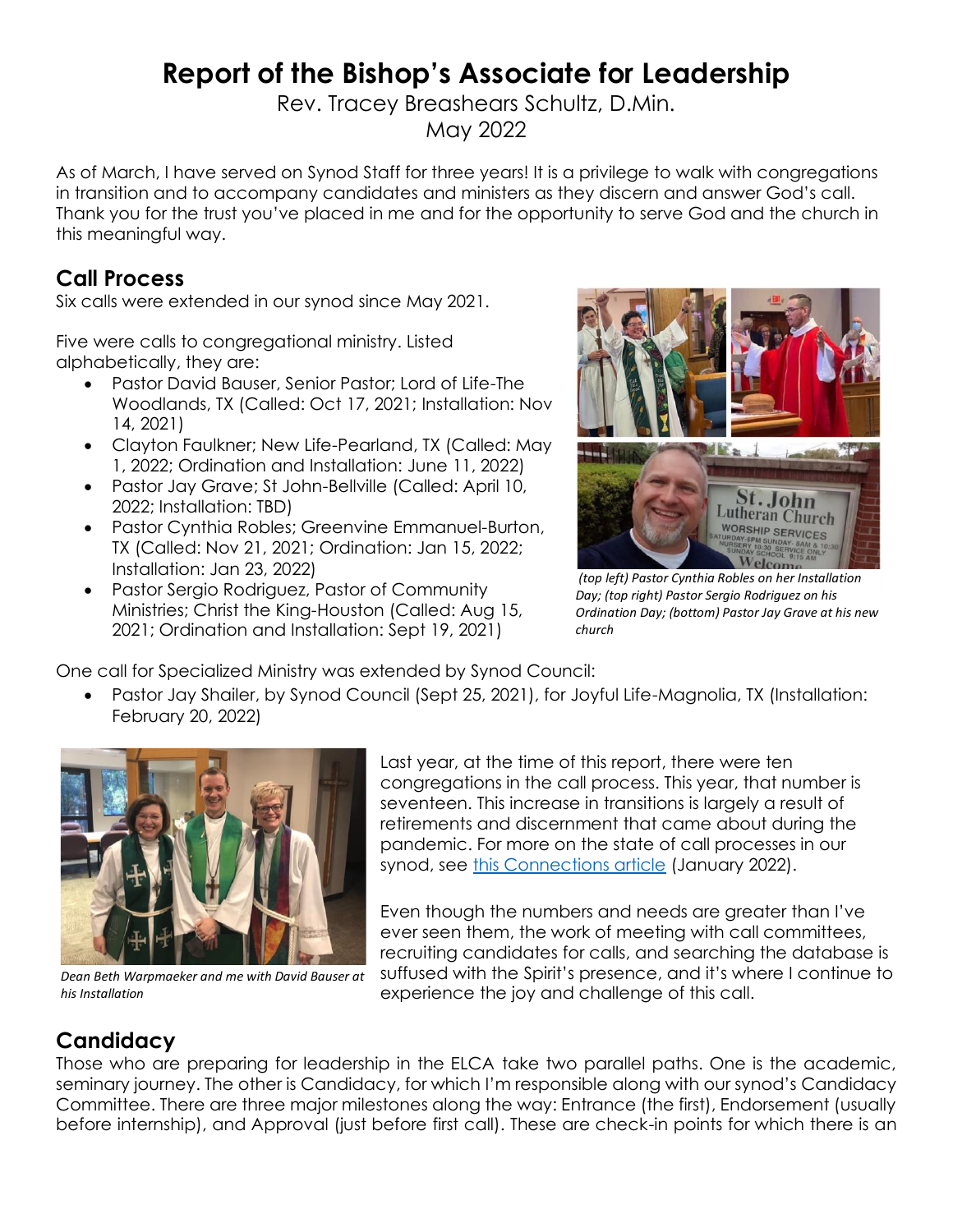essay due and an interview. Each of our candidates is assigned a relator, a member of the Candidacy

Committee with whom to check in and to share concerns and joys. Deacon Beth Hartfiel volunteers as chair of the Candidacy Committee. We meet regularly to go through the needs of our candidates and to talk about how best to support them.

Our committee is made up of dedicated people – both lay and ordained – who walk alongside our students and who make time to read their essays and to reflect thoughtfully with them about what they're learning and what God is doing in their lives.

At present, there are seventeen seminarians in Candidacy in the Gulf Coast Synod. Of these, three are Word and Service (deacon) candidates, and fourteen are Word and Sacrament (pastor) candidates. Four of our candidates will graduate and seek first calls this year. Another eleven are in the inquiry or application stage.

*Gulf Coast Synod candidates, candidacy committee, and staff 2022. with Presiding Bishop Eaton at the Candidacy Retreat, Dec 2021.*





*(left) Vicar Donna Krueger with SWT Synod Bishop's Associate Lisa Hoelscher on Donna's first day of internship; (right top) Amber Harbolt on campus at Pacific; (right bottom) Kellie Escovy and me at Wartburg, February* 

The synod's annual

Candidacy Retreat was Dec 6-7, 2021 at Holy Name Passionist Retreat Center (Houston). We had a muchanticipated special surprise guest: Presiding Bishop Elizabeth Eaton took the candidates' questions, talked about the state of the church, and posed for numerous selfies. What a gracious leader!

If you think God may be calling you (or someone close to you) to be a pastor or deacon, please [contact me!](mailto:tracey@gulfcoastsynod.org) I welcome the conversation.

### **First Call Accompaniment**

The synod is committed to accompanying ministers in their first three years of ministry, offering them opportunities for collegiality, the sharing of resources, and continuing education. First Call ministers typically gather twice annually: Summer and September.

Aug 22-24, I met with First Call ministers on retreat at Lutherhill. We had two guest preachers (by video), but besides worship and scheduled meals, the event was not heavily programmed, per their request. I was impressed with the rich level of engagement and deep conversations.

Our September event is in partnership with the other two Texas and Louisiana synods. Sept 27-29, we offered a virtual First Call Event across the three synods. Our hope is to make this an in-person event in 2022.



*With First Call Ministers at Lutherhill, Aug 2021*

In our synod, there are presently seven ministers in their First Call.

#### **Leadership**

In January (Jan 10-12), in Galveston, the Synod Staff hosted a Respite Retreat for rostered ministers and church workers. Programming included worship and text study, but the agenda was largely what leaders wanted to make it. This was well received and came about as a response to the